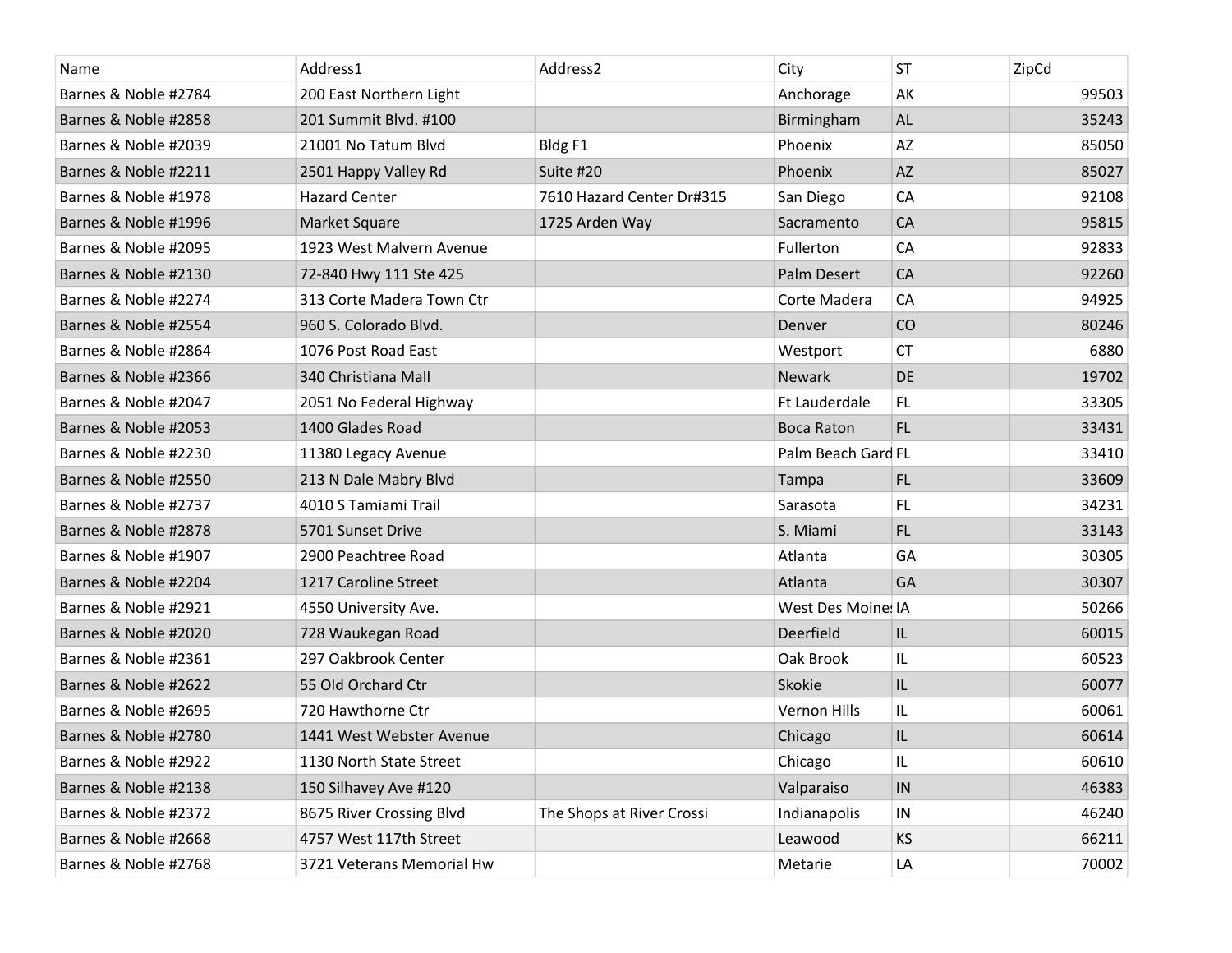| Barnes & Noble #2115 | 800 Boyleston St.       | Suite 179              | <b>Boston</b>       | MA        | 2199  |
|----------------------|-------------------------|------------------------|---------------------|-----------|-------|
| Barnes & Noble #2645 | Shopper's World         | 1 Worcester Rd         | Framingham          | MA        | 1701  |
| Barnes & Noble #2166 | 1819 Reistertown Rd     |                        | Baltimore           | <b>MD</b> | 21208 |
| Barnes & Noble #2750 | 4801 Bethesda Ave       |                        | Bethesda            | <b>MD</b> | 20814 |
| Barnes & Noble #2764 | 12089 Rockville Pike    |                        | Rockville           | <b>MD</b> | 20852 |
| Barnes & Noble #2866 | 2516 Solomons Island Rd |                        | Annapolis           | MD        | 21401 |
| Barnes & Noble       | 21 Grand Corner Avenue  |                        | Gaithersburg        | <b>MD</b> | 20878 |
| Barnes & Noble #2025 | 5132 W Saginaw Hwy      |                        | Lansing             | MI        | 48917 |
| Barnes & Noble #2648 | 17111 Haggerty Road     |                        | Northville          | MI        | 48167 |
| Barnes & Noble #2923 | 396 John R. Road        |                        | Troy                | MI        | 48083 |
| Barnes & Noble #2190 | 13131 Ridgedale Drive   |                        | Minnetonka          | <b>MN</b> | 55305 |
| Barnes & Noble #2516 | 3216 West Lake St.      |                        | Minneapolis,        | <b>MN</b> | 55416 |
| Barnes & Noble #2542 | 8871 LaDue Rd           |                        | LaDue               | <b>MO</b> | 63124 |
| Barnes & Noble #2931 | 3055 South Glenstone    |                        | Springfield         | <b>MO</b> | 65804 |
| Barnes & Noble #2317 | 4020 Sharon Road        |                        | Charlotte           | <b>NC</b> | 28211 |
| Barnes & Noble #2988 | 45 Gosling Road         | <b>Foxrun Crossing</b> | Newington           | <b>NH</b> | 3801  |
| Barnes & Noble #2030 | 2134 State Hwy 35       |                        | Holmdel             | NJ        | 7733  |
| Barnes & Noble #2140 | 319 Route 202/206       |                        | Bridgewater         | <b>NJ</b> | 8807  |
| Barnes & Noble #2228 | 187 Riverside Square    |                        | Hackensack          | NJ        | 7601  |
| Barnes & Noble #2340 | 112 Eisenhower Parkway  |                        | Livingston          | <b>NJ</b> | 7039  |
| Barnes & Noble #2363 | 180 Route 35 Spc 2153-A |                        | Eatontown           | NJ        | 7724  |
| Barnes & Noble #2597 | 765 S Rt 17             |                        | Paramus             | <b>NJ</b> | 7652  |
| Barnes & Noble #2938 | 5555 South Virginia St. |                        | Reno                | <b>NV</b> | 89502 |
| Barnes & Noble #1979 | 83rd & Broadway         | 2289 Broadway          | New York            | <b>NY</b> | 10024 |
| Barnes & Noble #2021 | 2245 Richmond Ave       |                        | Staten Island       | <b>NY</b> | 10314 |
| Barnes & Noble #2202 | 230 Main Street         |                        | <b>White Plains</b> | <b>NY</b> | 10601 |
| Barnes & Noble #2216 | 91 Old Country Road     |                        | Carle Place         | <b>NY</b> | 11514 |
| Barnes & Noble #2234 | 555 Fifth Avenue        |                        | New York            | <b>NY</b> | 10017 |
| Barnes & Noble #2255 | 97 Warren Street        |                        | New York            | <b>NY</b> | 10007 |
| Barnes & Noble #2275 | 131 Colonie Center #355 |                        | Albany              | <b>NY</b> | 12205 |
| Barnes & Noble # 227 | 150 East 86th Street &  | Lexington Ave          | New York            | <b>NY</b> | 10028 |
| Barnes & Noble #2325 | 600 Smith Haven Mall    |                        | Lake Grove          | <b>NY</b> | 11755 |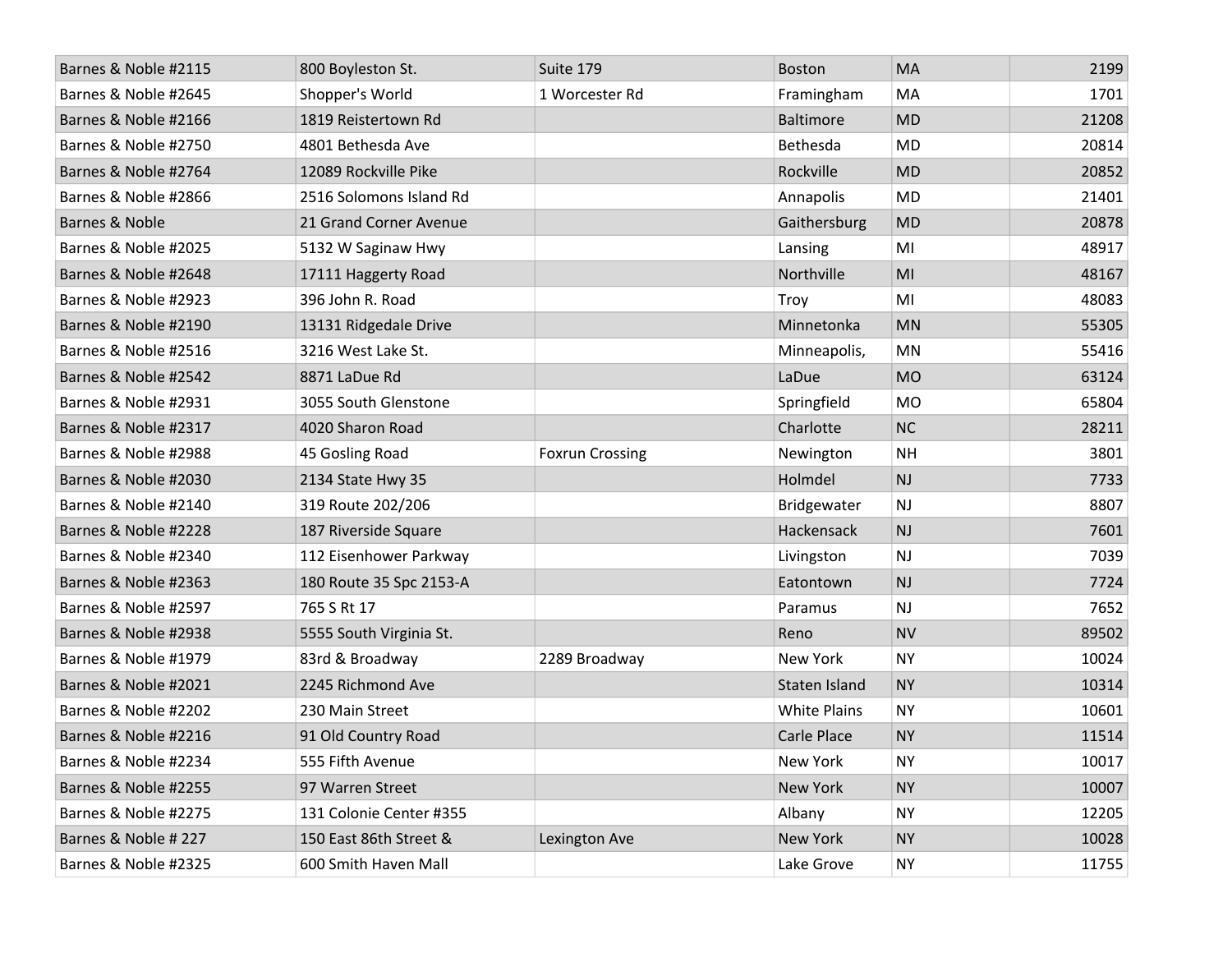| Barnes & Noble #2675 | 33 East 17th St           |                       | <b>New York</b>      | <b>NY</b> | 10003 |
|----------------------|---------------------------|-----------------------|----------------------|-----------|-------|
| Barnes & Noble #2876 | 267 7th Avenue            |                       | Brooklyn             | <b>NY</b> | 11215 |
| Barnes & Noble #2889 | 2614 Central Park Ave     |                       | Yonkers              | <b>NY</b> | 10710 |
| Barnes & Noble #2908 | 3454 Erie Blvd. East      |                       | Syracuse             | <b>NY</b> | 13214 |
| Barnes & Noble #2965 | 106 Court Street          |                       | Brooklyn             | <b>NY</b> | 11201 |
| Barnes & Noble #2154 | 28801 Chagrin Blvd        |                       | Woodmere             | OH        | 44122 |
| Barnes & Noble #2777 | 2619 Miamisburg           | Centerville Road      | Dayton               | OH        | 45459 |
| Barnes & Noble #2694 | 6100 North May            |                       | Oklahoma City        | OK        | 73112 |
| Barnes & Noble #2845 | 5231 E. 41st Street       |                       | Tulsa                | OK        | 74135 |
| Barnes & Noble #2076 | 100 West Bridge Street    |                       | Homestead            | PA        | 15120 |
| Barnes & Noble #2259 | 2960 Center Valley Pkwy   | Suite 742             | <b>Center Valley</b> | PA        | 18034 |
| Barnes & Noble #2850 | 1805 Walnut St.           |                       | Philadelphia         | PA        | 19103 |
| Barnes & Noble #2869 | 150 W. Swedesford Rd.     |                       | Berwyn               | PA        | 19312 |
| Barnes & Noble #2898 | 926 Freeport Rd.          |                       | Pittsburgh           | PA        | 15238 |
| Barnes & Noble #2976 | 1271 Knapp Street         |                       | <b>North Wales</b>   | PA        | 19454 |
| Barnes & Noble #2868 | 3400 Forest Drive         |                       | Columbia             | SC        | 29204 |
| Barnes & Noble #2968 | 3700 41st Street          |                       | <b>Sioux Falls</b>   | SD        | 57106 |
| Barnes & Noble #2337 | 2100 Hamilton Place Blvd  |                       | Chattanooga          | <b>TN</b> | 37421 |
| Barnes & Noble #2200 | 1201 Lake Woodlands Dr    | #3008                 | The Woodlands        | <b>TX</b> | 77381 |
| Barnes & Noble #2321 | 2030 W Gray               |                       | Houston              | <b>TX</b> | 77019 |
| Barnes & Noble #2536 | 10000 Research Blvd.      |                       | Austin               | <b>TX</b> | 78759 |
| Barnes & Noble #2582 | Attn Edgar Newstand Mngr. | W 3003 Holcombe Blvd. | Houston              | TX        | 77025 |
| Barnes & Noble #2657 | 2325 S. Stemmons Freeway  |                       | Lewisville           | <b>TX</b> | 75067 |
| Barnes & Noble #2802 | 321 NW Loop 410 #104      |                       | San Antonio          | <b>TX</b> | 78216 |
| Barnes & Noble #2884 | 7700 W. Northwest Highway |                       | <b>Dallas</b>        | <b>TX</b> | 75225 |
| Barnes & Noble #2941 | 1104 East 2100 South      |                       | Salt Lake City       | UT        | 84106 |
| Barnes & Noble #2238 | 7851 L Tysons Corner Ctr  |                       | McLean               | VA        | 22102 |
| Barnes & Noble #2867 | 3651 Jefferson Davis Hwy. |                       | Alexandria           | VA        | 22305 |
| Barnes & Noble #2982 | 6646 Loisdale Road        |                       | Springfield          | VA        | 22150 |
| Barnes & Noble #2776 | <b>Burlington II</b>      | 102 Dorset Road       | South Burlington VT  |           | 5403  |
| Barnes & Noble #2280 | 301 NE Northgate Way      |                       | Seattle              | <b>WA</b> | 98125 |
| Barnes & Noble #2957 | 600 Pine Street, #107     |                       | Seattle              | <b>WA</b> | 98101 |